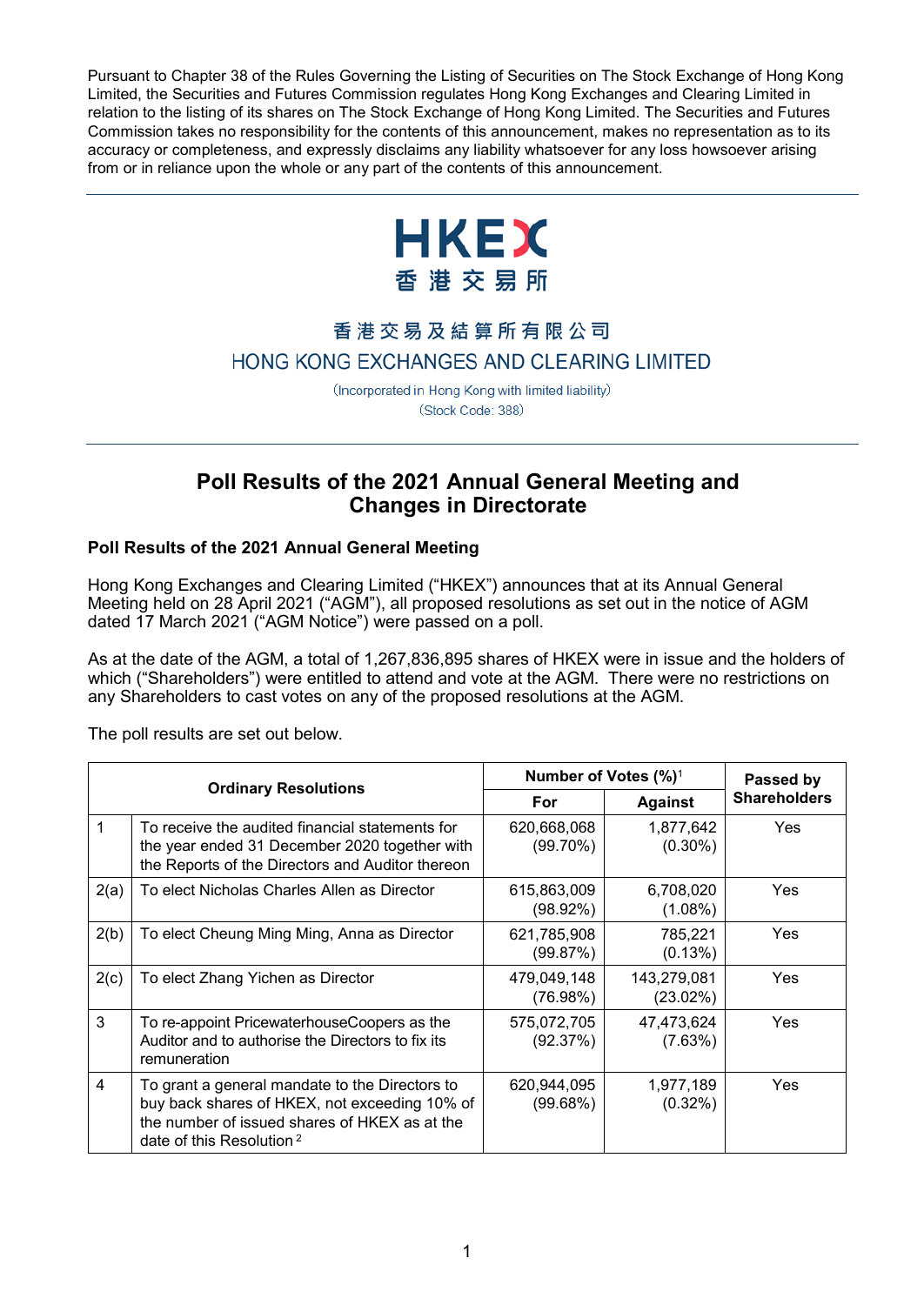|   |                                                                                                                                                                                                                                                                                                | Number of Votes (%) <sup>1</sup> | Passed by             |                     |
|---|------------------------------------------------------------------------------------------------------------------------------------------------------------------------------------------------------------------------------------------------------------------------------------------------|----------------------------------|-----------------------|---------------------|
|   | <b>Ordinary Resolutions</b>                                                                                                                                                                                                                                                                    | For                              | <b>Against</b>        | <b>Shareholders</b> |
| 5 | To grant a general mandate to the Directors to<br>allot, issue and deal with additional shares of<br>HKEX, not exceeding 10% of the number of<br>issued shares of HKEX as at the date of this<br>Resolution, and the discount for any shares to<br>be issued shall not exceed 10% <sup>2</sup> | 576,092,988<br>(92.54%)          | 46,473,441<br>(7.46%) | Yes                 |

Notes:

- 1. All percentages rounded to two decimal places
- 2. The full text of Resolutions 4 and 5 is set out in the AGM Notice.

The poll results were subject to scrutiny by BDO Limited ("BDO"), Certified Public Accountants, whose work was limited to certain procedures requested by HKEX to agree the poll results summary prepared and provided by the registrar of HKEX, Hong Kong Registrars Limited ("HKRL"), to the poll details collected and provided by HKRL to BDO. The work performed by BDO in this respect did not constitute an assurance engagement in accordance with Hong Kong Standards on Auditing, Hong Kong Standards on Review Engagements or Hong Kong Standards on Assurance Engagements issued by the Hong Kong Institute of Certified Public Accountants nor did it include provision of any assurance or advice on matters of legal interpretation or entitlement to vote.

#### **Changes in Directorate**

Mr T C Chan, Ms Anita Fung, Dr Fred Hu and Mr John Williamson retired from the Board of Directors of HKEX ("Board") after the conclusion of the AGM. Mr Nicholas Allen, Ms Anna Cheung and Mr Zhang Yichen were elected as Directors at the AGM for a term of not more than approximately three years from the conclusion of the AGM until the conclusion of the annual general meeting of HKEX to be held in 2024. As announced on 5 February 2021, the appointment of Ms Nisa Leung as a Director by the Hong Kong Government took effect from the conclusion of the AGM and her term of office shall be approximately two years until the conclusion of the annual general meeting of HKEX to be held in 2023.

The Board would like to express its sincere gratitude to Mr Chan, Ms Fung, Dr Hu and Mr Williamson for their valuable contributions to HKEX during their tenure of office. Mr Chan, Ms Fung, Dr Hu and Mr Williamson each has confirmed that he/she has no disagreement with the Board and that he/she is not aware of any matters relating to his/her retirement that need to be brought to the attention of HKEX's shareholders.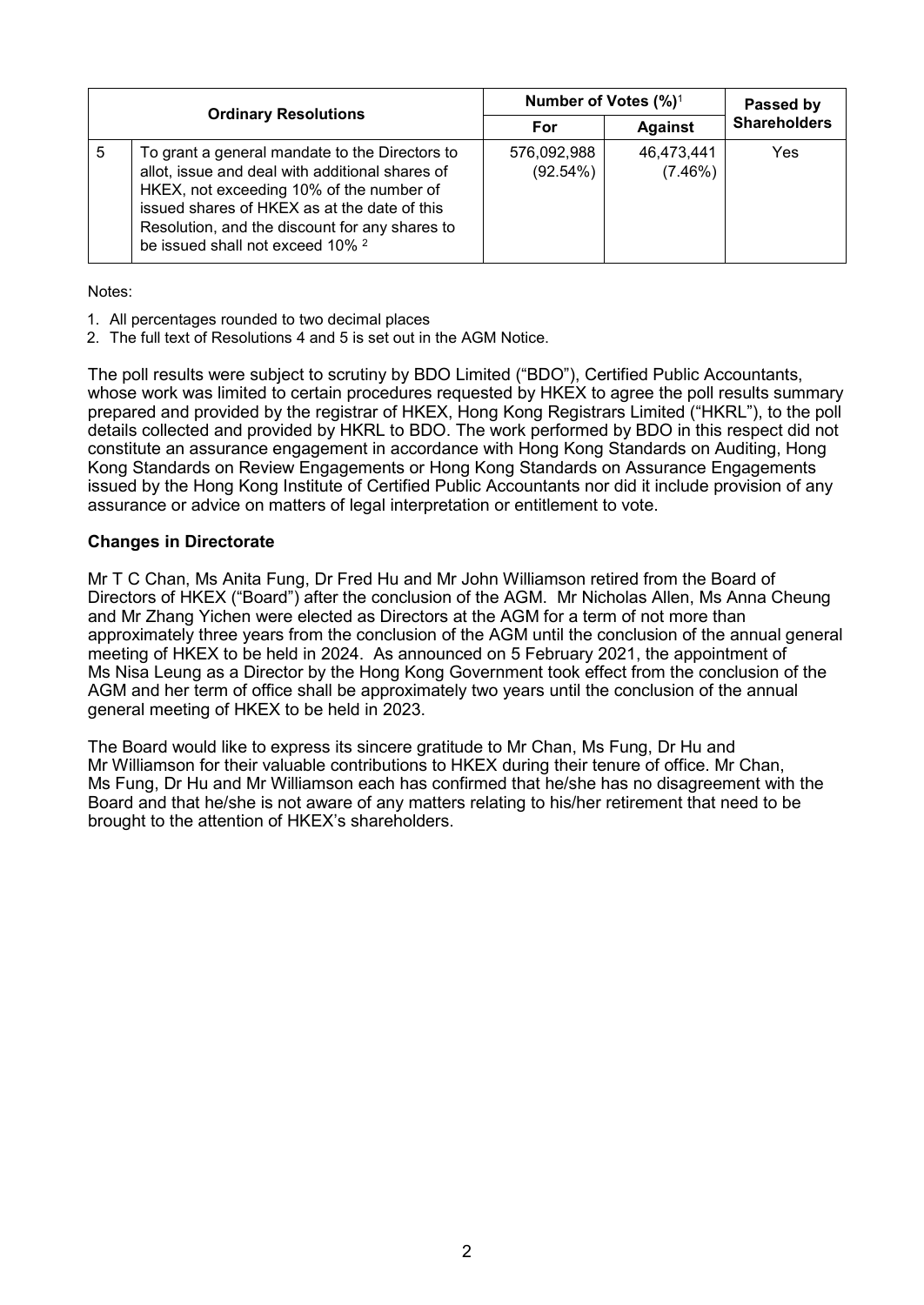The newly elected/appointed Directors' biographical information is set out below.

## **Nicholas Charles ALLEN** (aged 65)

Independent Non-executive Director

| Other positions held<br>with HKEX group | • HKEX – member of Audit Committee and Risk Committee<br>• The Stock Exchange of Hong Kong Limited ("SEHK") – deputy<br>chairman of Listing Appeals Committee                                                                                                                                                                                                                                                                                                                                                                                      |
|-----------------------------------------|----------------------------------------------------------------------------------------------------------------------------------------------------------------------------------------------------------------------------------------------------------------------------------------------------------------------------------------------------------------------------------------------------------------------------------------------------------------------------------------------------------------------------------------------------|
| Other major offices                     | Link Asset Management Limited (as manager of Link Real Estate<br>$\bullet$<br>Investment Trust *) – chairman and independent non-executive<br>director (2016 $\sim$ )<br>Mordril Properties Limited – independent non-executive director<br>$(2019-)$<br>• RAK Rock LLC – independent non-executive director $(2018\gamma)$<br>Stevin Rock LLC - independent non-executive director (2018~)<br>Lenovo Group Limited $*$ – independent non-executive director (2009 $\sim$ )<br>CLP Holdings Limited * - independent non-executive director (2009~) |
| Past offices                            | • VinaLand Limited (formerly listed on Alternative Investment Market of<br>London Stock Exchange) – independent non-executive director<br>$(2010 - 2016)$<br>Hysan Development Company Limited * – independent non-executive<br>director (2009-2016)<br>• PricewaterhouseCoopers - partner (1998-2007)<br>Coopers & Lybrand (1977-1998): partner (1988-1998)                                                                                                                                                                                       |
| Qualifications                          | Bachelor of Arts (Economics/Social Studies) (The University of<br>$\bullet$<br>Manchester, United Kingdom)<br>Associate (Hong Kong Institute of Certified Public Accountants)<br>$\bullet$<br>Fellow (The Institute of Chartered Accountants in England and Wales)                                                                                                                                                                                                                                                                                 |

\* Listed on SEHK

## **CHEUNG Ming Ming, Anna** (aged 53)

Independent Non-executive Director

| Other positions held<br>with HKEX group |                        | • HKEX – member of Audit Committee, Board Executive Committee<br>and Corporate Social Responsibility Committee<br>• HKEX Foundation Limited – director                                                                                                     |
|-----------------------------------------|------------------------|------------------------------------------------------------------------------------------------------------------------------------------------------------------------------------------------------------------------------------------------------------|
| Other major offices                     | $\bullet$              | LGT Capital Partners Group Holding Ltd - director (2021~)                                                                                                                                                                                                  |
| Past offices                            | $\bullet$              | Jardine Pacific Limited – chief executive (2015-2020)<br>• FountainVest Partners – senior advisor (2013-2015)<br>LionRock Capital - senior advisor (2012-2013)<br>• 3i Group Plc (listed on London Stock Exchange) (2001-2012): partner<br>$(2008 - 2012)$ |
| Qualifications                          | $\bullet$<br>$\bullet$ | Bachelor of Arts (Computer Science) (University of California,<br>Berkeley, United States ("US"))<br>Master of Business Administration (Finance) (The Wharton School,<br>University of Pennsylvania, US)                                                   |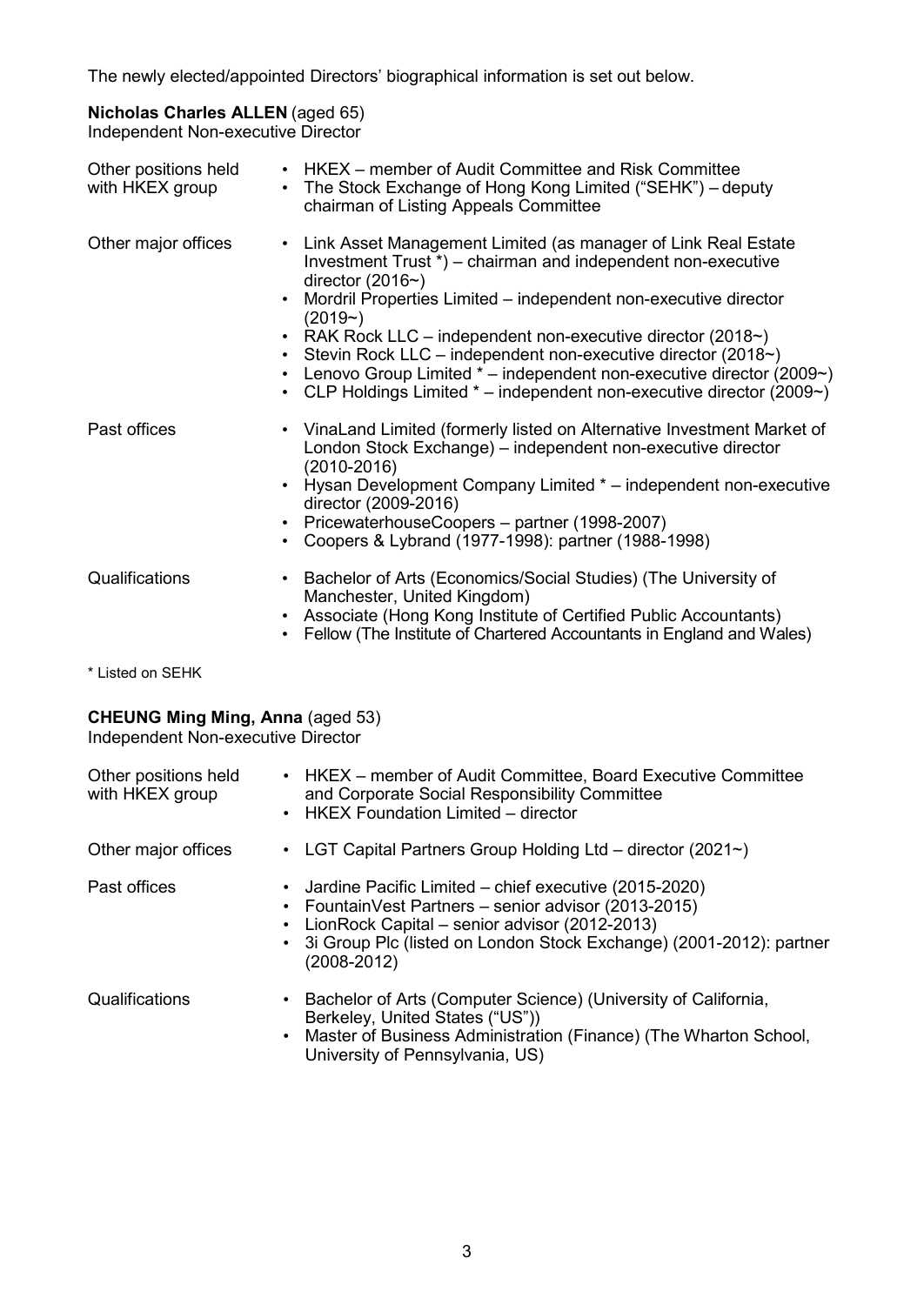## **LEUNG Nisa Bernice Wing-Yu** JP (aged 50)

Independent Non-executive Director

| Other positions held<br>with HKEX group | • HKEX – member of Audit Committee, Panel Member Selection<br><b>Committee and Risk Committee</b>                                                                                                                                                                                                                                                                                                      |
|-----------------------------------------|--------------------------------------------------------------------------------------------------------------------------------------------------------------------------------------------------------------------------------------------------------------------------------------------------------------------------------------------------------------------------------------------------------|
| Other major offices                     | • Qiming Venture Partners - managing partner (2013~)<br>• New Horizon Health Limited $*$ – non-executive director (2018 $\sim$ )<br>Zai Lab Limited * (also listed on NASDAQ) - non-executive director<br>$(2014-)$<br>• Venus Medtech (Hangzhou) Inc $*$ – non-executive director (2013~)<br>• CanSino Biologics Inc * (also listed on Shanghai Stock Exchange)<br>$-$ non-executive director (2015~) |
| Past offices                            | • Gan & Lee Pharmaceutical Holdings Ltd (listed on Shanghai Stock<br>Exchange) – non-executive director (2009-2021)<br>• Qiming Venture Partners – partner (2007-2013)                                                                                                                                                                                                                                 |
| <b>Public service</b>                   | Committee on Innovation, Technology and Re-industrialisation<br>$-$ member (2017 $\sim$ )                                                                                                                                                                                                                                                                                                              |
| Qualifications                          | Bachelor of Science (Cornell University, US)<br>Master of Business Administration (Stanford University, US)                                                                                                                                                                                                                                                                                            |

\* Listed on SEHK

## **ZHANG Yichen** (aged 57)

Independent Non-executive Director

| Other positions held<br>with HKEX group | • HKEX – member of Corporate Social Responsibility Committee,<br><b>Investment Committee and Panel Member Selection Committee</b>                                                                                                                                                                                                                                                                                                                                                                                                                                                                                                                |
|-----------------------------------------|--------------------------------------------------------------------------------------------------------------------------------------------------------------------------------------------------------------------------------------------------------------------------------------------------------------------------------------------------------------------------------------------------------------------------------------------------------------------------------------------------------------------------------------------------------------------------------------------------------------------------------------------------|
| Other major offices                     | • CITIC Capital Holdings Limited – chairman (2013~) and chief<br>executive officer $(2003\text{~})$<br>• Harbin Pharmaceutical Group Co Ltd (listed on Shanghai Stock<br>Exchange) – chairman and director (2021 $\sim$ )<br>• China Vanke Co Ltd * (also listed on Shenzhen Stock Exchange)<br>$-$ independent non-executive director (2020 $\sim$ )<br>• AsiaInfo Technologies Limited * - non-executive director (2018~)<br>• S F Holding Co Ltd (listed on Shenzhen Stock Exchange)<br>$-$ director (2016~)<br>• Genertec Universal Medical Group Company Limited * - chairman<br>$(2012\gamma)$ and non-executive director (2015 $\gamma$ ) |
| Past offices                            | • SINA Corporation (formerly listed on NASDAQ) – independent<br>director (2002-2021)<br>• Frontier Services Group Limited * - non-executive director<br>$(2020 - 2021)$<br>• CITIC Capital Holdings Limited - deputy chief executive officer<br>$(2002 - 2003)$<br>• CITIC Pacific Communications Limited - president (2000-2002)<br>• CITIC Limited $*$ – executive director (2000-2002)<br>Merrill Lynch Asia Pacific - managing director (1996-2000)                                                                                                                                                                                          |
| <b>Public service</b>                   | • The National Committee of the Chinese People's Political<br>Consultative Conference - member (2008~)                                                                                                                                                                                                                                                                                                                                                                                                                                                                                                                                           |
| Qualifications                          | Bachelor of Science (Computer Science) (The Massachusetts<br>$\bullet$<br>Institute of Technology, US)                                                                                                                                                                                                                                                                                                                                                                                                                                                                                                                                           |

\* Listed on SEHK